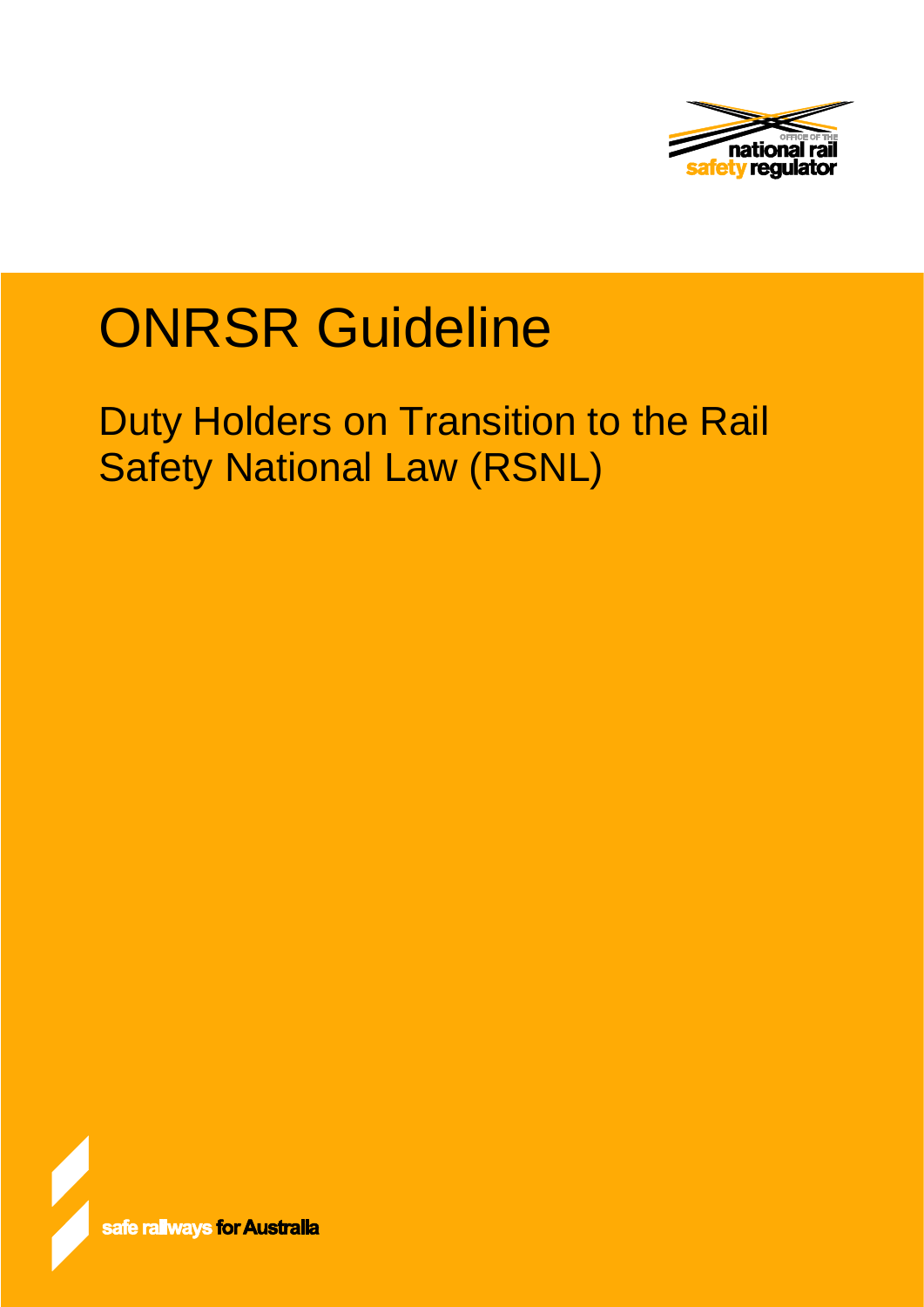| Document control            |                                                                               |  |  |  |  |
|-----------------------------|-------------------------------------------------------------------------------|--|--|--|--|
|                             | Objective ID:   A332770                                                       |  |  |  |  |
| Version number: $\vert$ 1.2 |                                                                               |  |  |  |  |
|                             | Approved by:   Executive Director   Policy, Reform and Stakeholder Engagement |  |  |  |  |
|                             | Date approved:   19 December 2019                                             |  |  |  |  |

Version 1 approved by Chief Executive 20 January 2013

Version 1.1 format review 22 July 2016

> This version introduces the new template – content not revised

Version 1.2 - transfer to updated template

Office of the National Rail Safety Regulator Level 1, 75 Hindmarsh Square, Adelaide SA 5000 PO Box 3461, Rundle Mall, Adelaide SA 5000 Phone: 08 8406 1500 Fax: 08 8406 1501 E: [contact@onrsr.com.au](mailto:contact@onrsr.com.au) W: [www.onrsr.com.au](http://www.onrsr.com.au/)

[www.twitter.com/ONRSRAustralia](http://www.twitter.com/ONRSRAustralia)

#### Copyright information

© Office of the National Rail Safety Regulator 2019. This material may be reproduced in whole or in part, provided the meaning is unchanged and the source is acknowledged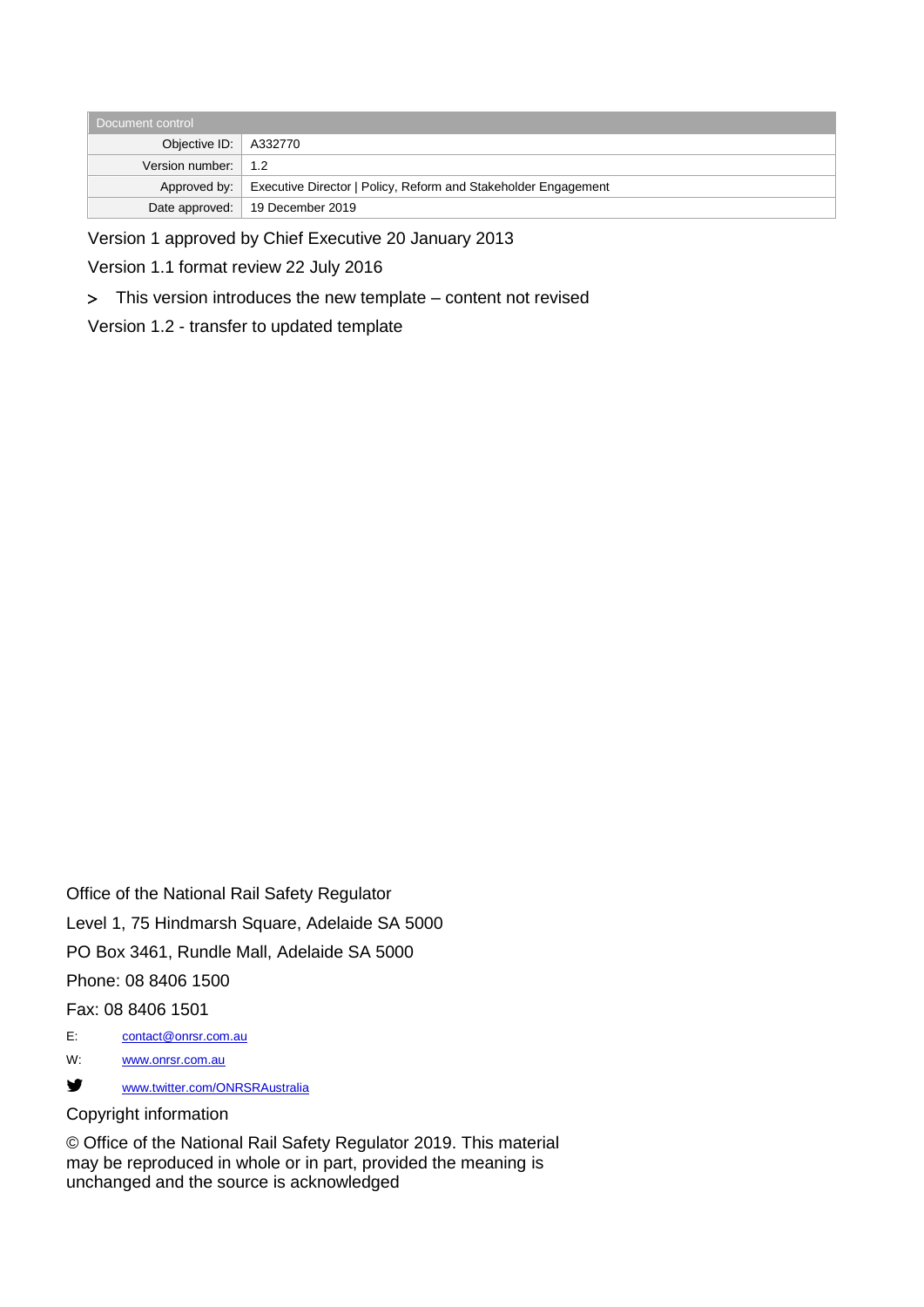# Table of contents

| 1              |                                                             |                                                                                  |  |  |
|----------------|-------------------------------------------------------------|----------------------------------------------------------------------------------|--|--|
|                | 1.1                                                         |                                                                                  |  |  |
|                | 1.2                                                         |                                                                                  |  |  |
|                | 1.3                                                         |                                                                                  |  |  |
|                | 1.4                                                         |                                                                                  |  |  |
|                | 1.5                                                         |                                                                                  |  |  |
|                | 1.5.1                                                       |                                                                                  |  |  |
|                | 1.5.2                                                       |                                                                                  |  |  |
|                | 1.5.3                                                       |                                                                                  |  |  |
|                | 1.5.4                                                       |                                                                                  |  |  |
| $\mathbf{2}$   |                                                             |                                                                                  |  |  |
| 3              | Operating under the National Rail Safety Regulator (NRSR) 8 |                                                                                  |  |  |
| 4              |                                                             |                                                                                  |  |  |
| 5              |                                                             |                                                                                  |  |  |
| 6              |                                                             |                                                                                  |  |  |
|                | 6.1                                                         |                                                                                  |  |  |
|                | 6.2                                                         |                                                                                  |  |  |
|                | 6.3                                                         |                                                                                  |  |  |
| $\overline{7}$ |                                                             |                                                                                  |  |  |
| 8              |                                                             |                                                                                  |  |  |
|                | 8.1                                                         | Transfer of registration from physical siding to rail infrastructure manager  11 |  |  |
|                | 8.2                                                         |                                                                                  |  |  |
| 9              |                                                             |                                                                                  |  |  |
|                | 9.1                                                         |                                                                                  |  |  |
|                |                                                             |                                                                                  |  |  |
|                |                                                             |                                                                                  |  |  |
|                |                                                             |                                                                                  |  |  |
|                |                                                             |                                                                                  |  |  |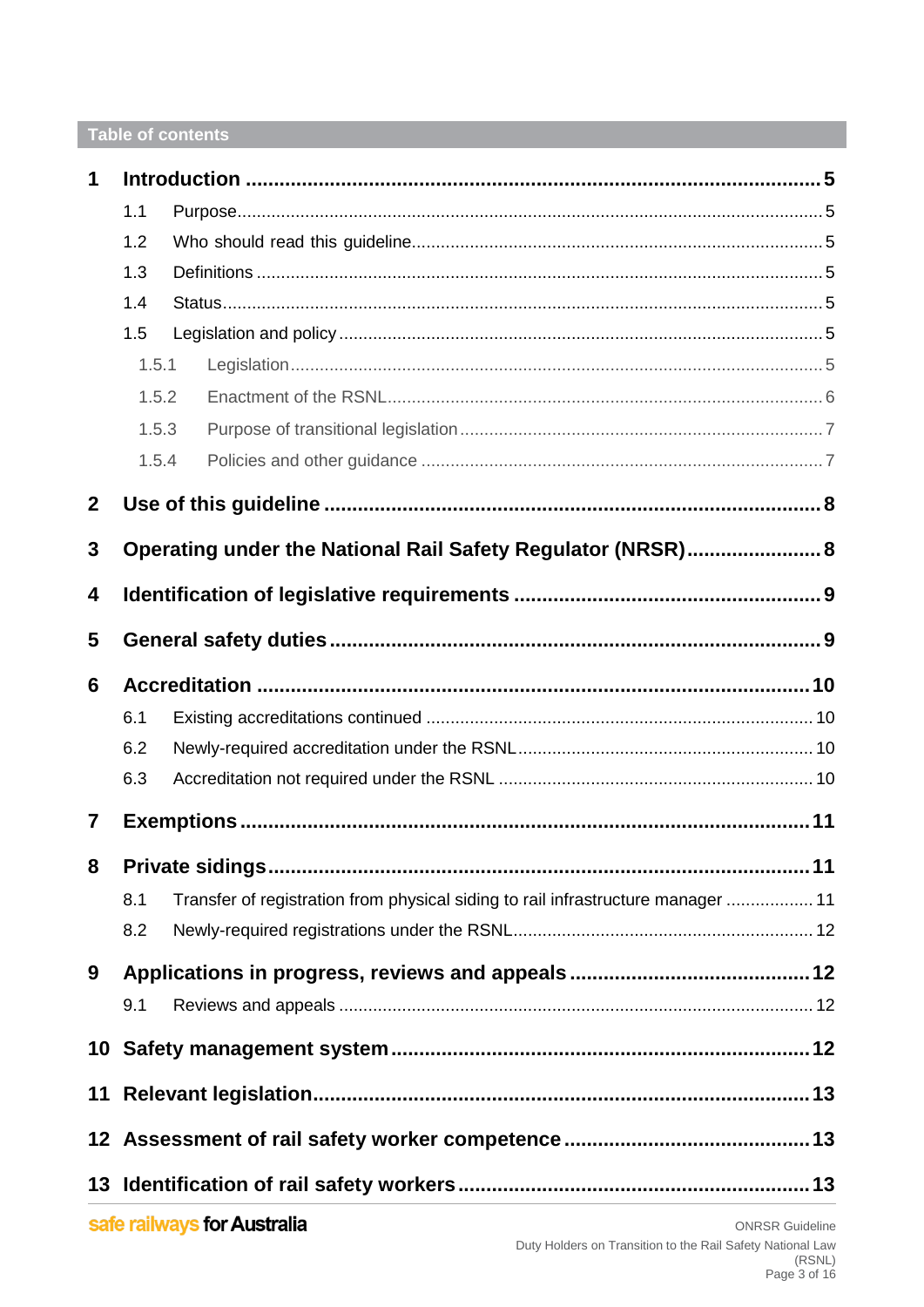| 15 Safety performance reporting and periodic information to be supplied13 |  |  |  |  |
|---------------------------------------------------------------------------|--|--|--|--|
|                                                                           |  |  |  |  |
|                                                                           |  |  |  |  |
|                                                                           |  |  |  |  |
|                                                                           |  |  |  |  |
|                                                                           |  |  |  |  |
|                                                                           |  |  |  |  |
|                                                                           |  |  |  |  |
|                                                                           |  |  |  |  |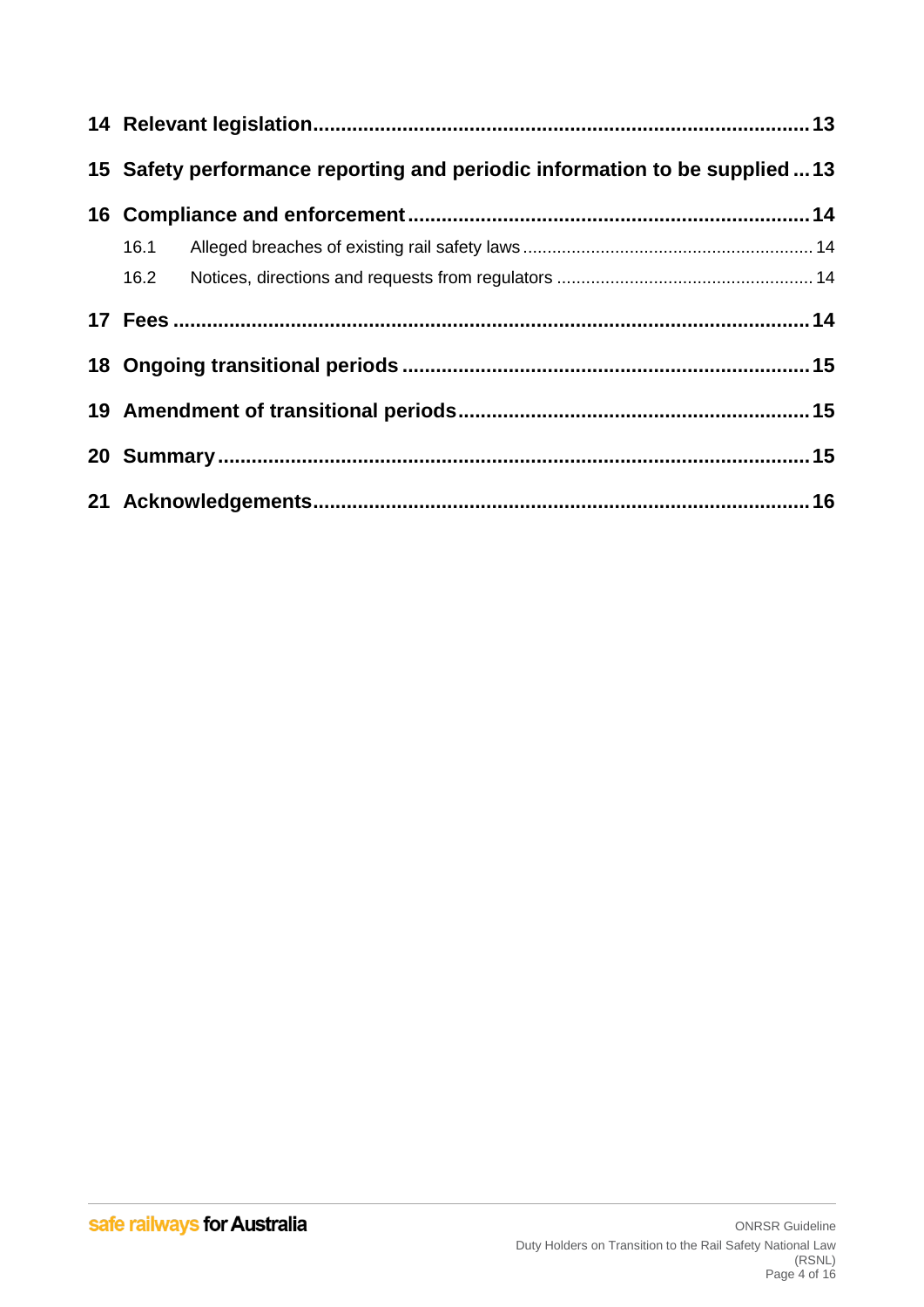#### <span id="page-4-0"></span>**1 Introduction**

## <span id="page-4-1"></span>**1.1 Purpose**

Existing rail safety legislation in each state and territory ('jurisdiction') will effectively be replaced by the Rail Safety National Law (RSNL) and will cease to apply. However, for a period of time, certain parts of existing rail safety legislation will continue to apply instead of the equivalent requirement in the RSNL. This allows duty holders time to comply with the requirements of the RSNL where obligations may be new or substantially modified.

The purpose of this document is to provide rail transport operators and other duty holders with general guidance on transitioning from existing jurisdictional rail safety legislation to the RSNL and National Regulations. General guidance will be provided on which parts of existing rail safety will cease and which parts will continue to apply and for how long.

As states and territories will be passing the RSNL at different times, this document also provides guidance to duty holders on operating whilst legislation is being amended.

# <span id="page-4-2"></span>**1.2 Who should read this guideline**

The RSNL specifies requirements for the majority of rail transport operators, amongst various other duty holders that may play a role in rail safety.

This document provides guidance for those parties that have (or had) duties under the rail safety legislation that was in place prior to commencement of the National Rail Safety Regulator (NRSR) and RSNL. This document also applies to those parties that may have new duties under the RSNL.

# <span id="page-4-3"></span>**1.3 Definitions**

**RSNL** – means the *Rail Safety National Law*, which has been enacted as a Schedule to the *Rail Safety National Law (South Australia) Act 2012* (SA). In Western Australia, RSNL means the law which has been enacted as mirror legislation in the Rail Safety National Law (WA) Act 2015.

**National Regulations** – means the *Rail Safety National Law National Regulations 2012*, approved by the Standing Council on Transport and Infrastructure and made under the RSNL.

Definitions provided by the RSNL apply within this document.

## <span id="page-4-4"></span>**1.4 Status**

The document is a guide only and is intended to be read in conjunction with the legislation and relevant Office of the National Rail Safety Regulator (ONRSR) policies. The guideline itself imposes no legal duty and where actions or requirements are described as mandatory these reflect requirements in the RSNL or National Regulations. It is not intended to replace the legislation, or to limit or expand the scope of the legislation. In the event of an inconsistency between this guideline and the legislation, the legislation will prevail. It is recommended that duty holders obtain their own independent legal advice about the legislation or contact ONRSR for advice.

This guideline provides general advice only on transitioning to the new law. It does not replace the need for duty holders to review their obligations under the law and determine the requirements that will apply.

# <span id="page-4-5"></span>**1.5 Legislation and policy**

## <span id="page-4-6"></span>**1.5.1 Legislation**

At the commencement of the RSNL in each jurisdiction, existing rail safety legislation will be repealed and will cease to apply. However, the transitional legislation (included as part of the applying law explained in part 1.5.3 of this document) in each jurisdiction will preserve the operation of specified parts of the existing laws, as set out (in part) in this document.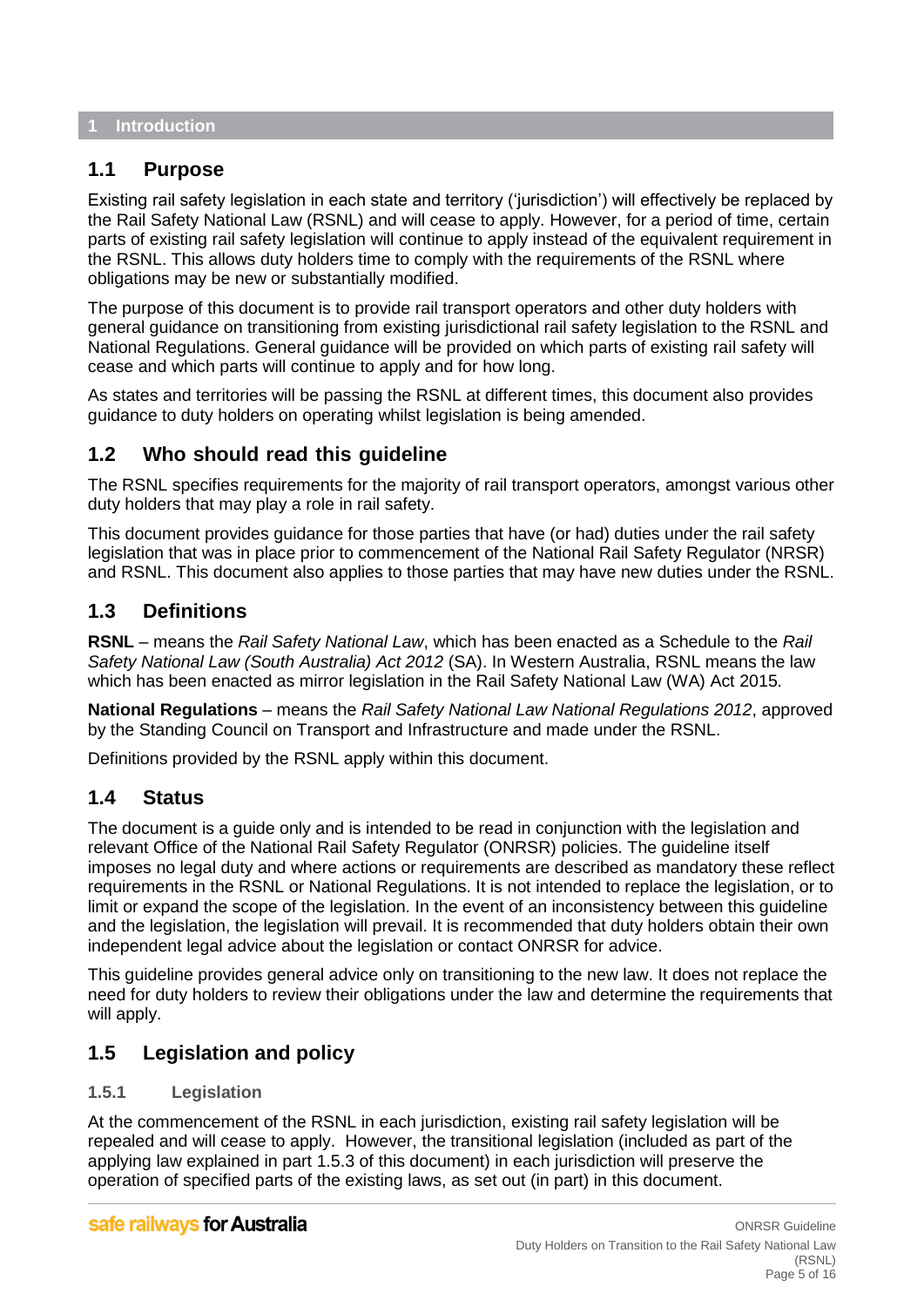The rail safety laws that are to be, or have been, replaced by the RSNL are specified in Table 1. For the purposes of this document, whether they have been or are yet to be replaced by the RSNL, they will be referred to as 'existing rail safety laws'.

| <b>Jurisdiction</b>       | <b>Primary legislation</b>          | <b>Subordinate legislation</b>                                                                                                                            |
|---------------------------|-------------------------------------|-----------------------------------------------------------------------------------------------------------------------------------------------------------|
| New South Wales           | <b>Rail Safety Act 2008</b>         | • Rail Safety (General) Regulation 2008<br>• Rail Safety (Drug and Alcohol Testing)<br><b>Regulation 2008</b><br>• Rail Safety (Offences) Regulation 2008 |
| <b>Northern Territory</b> | Rail Safety Act 2010                | <b>Rail Safety Regulations 2010</b>                                                                                                                       |
| Queensland                | Transport (Rail Safety)<br>Act 2010 | <b>Transport (Rail Safety) Regulations 2010</b>                                                                                                           |
| South Australia           | Rail Safety Act 2007                | • Rail Safety (General) Regulations 2008<br>• Rail Safety (Alcohol and Drug Testing)<br>Regulations 2008                                                  |
| Tasmania                  | <b>Rail Safety Act 2009</b>         | <b>Rail Safety Regulations 2010</b>                                                                                                                       |
| Victoria                  | Rail Safety Act 2006                | <b>Rail Safety Regulations 2006</b>                                                                                                                       |
| Western Australia         | Rail Safety Act 2010                | <b>Rail Safety Regulations 2011</b>                                                                                                                       |

Consequential amendments will be required to other legislation as a consequence of repealing existing rail safety legislation and implementing the RSNL.

## <span id="page-5-0"></span>**1.5.2 Enactment of the RSNL**

The RSNL is to be first enacted in South Australia as a Schedule to the *Rail Safety National Law (South Australia) Act 2012* (SA).

For the most part, each jurisdiction will then pass an 'application law', which explains that the RSNL (being the Schedule to the South Australian law) is the rail safety law in that jurisdiction, replacing what is currently in place. The application law establishes ONRSR as the body responsible for delivery of the regulatory functions relating to rail safety in that jurisdiction and will also contain jurisdiction-specific information, such as the transitional legislation.

Due to parliamentary processes, each jurisdiction will pass its applying law at different times. The transitional periods specified in this document are to be taken from the date that the application law is commenced in a particular jurisdiction. Duty holders should confirm the dates provided in the application laws of the jurisdiction(s) in which they operate.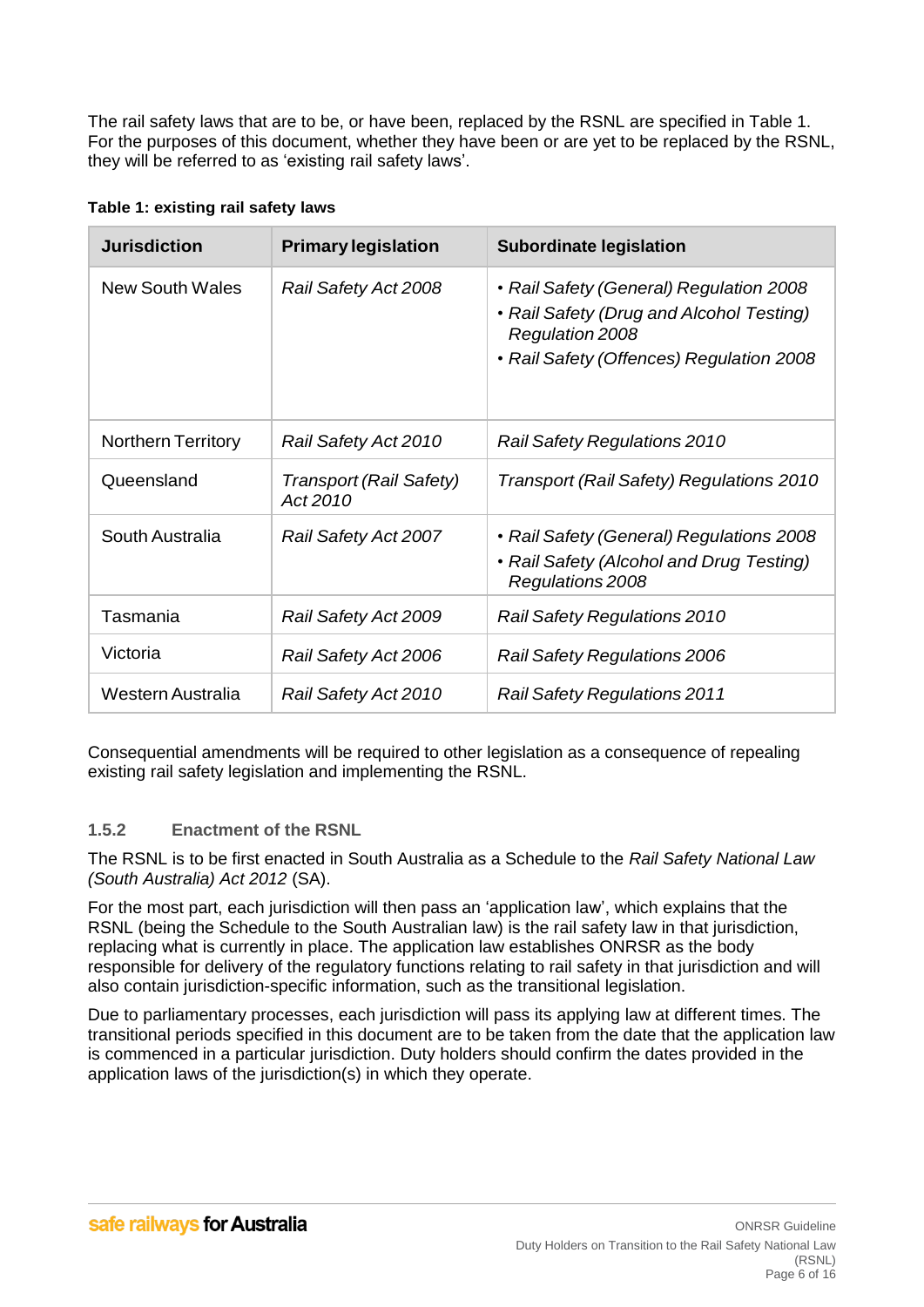Until the application law is passed in a particular jurisdiction, existing rail safety laws will apply and these will continue to be administered by the existing jurisdictional rail safety regulator. Interstate operators may therefore be required to comply with the RSNL (and work with ONRSR) in some jurisdictions and existing rail safety laws (and existing rail safety regulators) in other jurisdictions for a period of time.

## **Important note**

Until the application law is passed in a particular jurisdiction, existing rail safety laws will apply and these will continue to be administered by the existing jurisdictional rail safety regulator. For rail transport operators in these jurisdictions, there is no change to reporting requirements and current contacts with existing regulators should be maintained.

## <span id="page-6-0"></span>**1.5.3 Purpose of transitional legislation**

For some jurisdictions the differences between existing rail safety laws and the RSNL are more substantial than in others. Where the RSNL may impose new or substantially modified requirements on duty holders, it is not reasonable to expect duty holders to comply immediately. The transitional legislation preserves specified parts of existing rail safety law for a period of time to provide duty holders with an opportunity to gradually transition to the new requirements.

What this means is that, for a period of time, certain parts of existing rail safety legislation may continue to apply instead of the equivalent requirement in the RSNL. The requirements will exist in parallel and duty holders are expected to make efforts towards complying with the RSNL requirements during the transitional period.

Transitional legislation also preserves certain actions taken and decisions made under existing rail safety laws. For example, if an existing rail safety regulator has directed a rail transport operator to provide information prior to the commencement of the RSNL, that direction can still be kept valid after the RSNL has commenced.

As existing rail safety legislation differs between states and territories, it was not appropriate to include transitional arrangements in the RSNL itself. Each jurisdiction is required to customise transitional legislation, taking into account the requirements of existing rail safety legislation and how great a change the RSNL represents when compared to existing requirements. As such, a jurisdiction's application laws will contain the transitional arrangements that apply in that particular jurisdiction.

## <span id="page-6-1"></span>**1.5.4 Policies and other guidance**

Guidance and policy documents have been produced to assist duty holders in complying with their legislative obligations under the RSNL. These cover areas such as accreditation, safety management systems, exemptions and private sidings.

These policies and guidelines are available from [www.onrsr.com.au](http://www.onrsr.com.au/)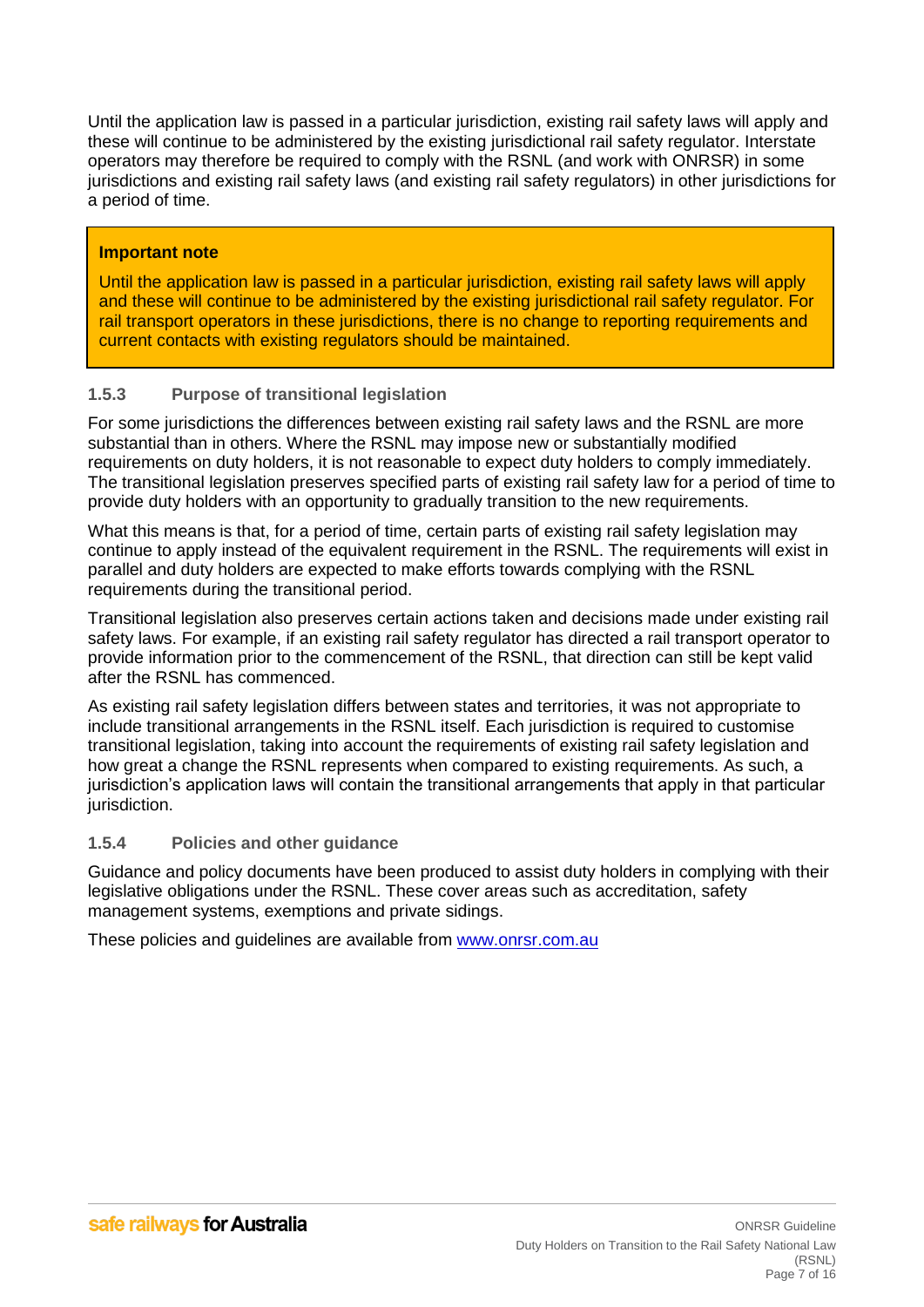#### <span id="page-7-0"></span>**2 Use of this guideline**

Transitional principles have been developed and agreed by existing regulators, government and industry stakeholders to guide how jurisdictions will develop the transitional arrangements in their application laws. The principles are intended to ensure that a co-ordinated approach is taken to implementation of the RSNL, and that, so far as possible, jurisdictions adopt harmonised transitional arrangements in their application laws. The principles cover most areas that will require transitional arrangements to be put in place, but are not exhaustive. Matters unique to a particular state or territory may require separate consideration and these will be contained in the jurisdiction's application law.

This document reflects the agreed general transitional principles and aims to provide general guidance to duty holders. It covers the majority of matters that will be transitioned and highlights some of the more substantial regulatory changes. However, duty holders should note that this guideline is not comprehensive.

As is currently the case, the RSNL (refer to clause 6 of Schedule 1 to the National Regulations) requires that rail transport operators have systems and procedures for the identification of safety requirements under the Law and other safety legislation. This is particularly relevant for determining what specific transitional arrangements apply in a particular jurisdiction of operation. Duty holders must therefore review relevant jurisdictional application laws to identify any specific requirements that will apply.

In some cases, the application law of a jurisdiction may not address a matter included in this document (that is, it may remain silent on the transition). Where this is the case, ONRSR will be guided by this document and expect compliance in accordance with the specified timeframes.

#### **Important note**

This guideline does not discuss all transitional arrangements and provisions may vary depending on the jurisdiction in question. Duty holders must review the relevant jurisdictional application law to identify the requirements that will apply.

#### <span id="page-7-1"></span>**3 Operating under the National Rail Safety Regulator (NRSR)**

The NRSR is appointed under the RSNL and is the Chief Executive of ONRSR. When the RSNL is commenced in a particular jurisdiction, it establishes the NRSR as the regulator in that jurisdiction. The NRSR, through ONRSR, is then responsible for administering the rail safety law and delivering the associated regulatory functions. The office of the jurisdictional regulator will essentially become a branch office within the structure of ONRSR. Refer to website [www.onrsr.com.au](http://www.onrsr.com.au/) for a description of the ONRSR's organisation.

Some of the high-level decisions will be centralised in the ONRSR National Office, based in Adelaide. The majority of the routine functions, such as audits and inspections, will continue to be performed by the branches.

On a day-to-day basis, there should be little change for duty holders when dealing with the new regulator, as existing frontline staff, such as rail safety officers, will continue their functions as ONRSR staff.

Upon commencement of the RSNL, there will be a single contact number to report immediately reportable Category A notifiable occurrences. There will also be a centralised system for both hard copy and electronic reporting applicable for written reports of notifiable occurrences, periodic information to be supplied and safety performance reporting.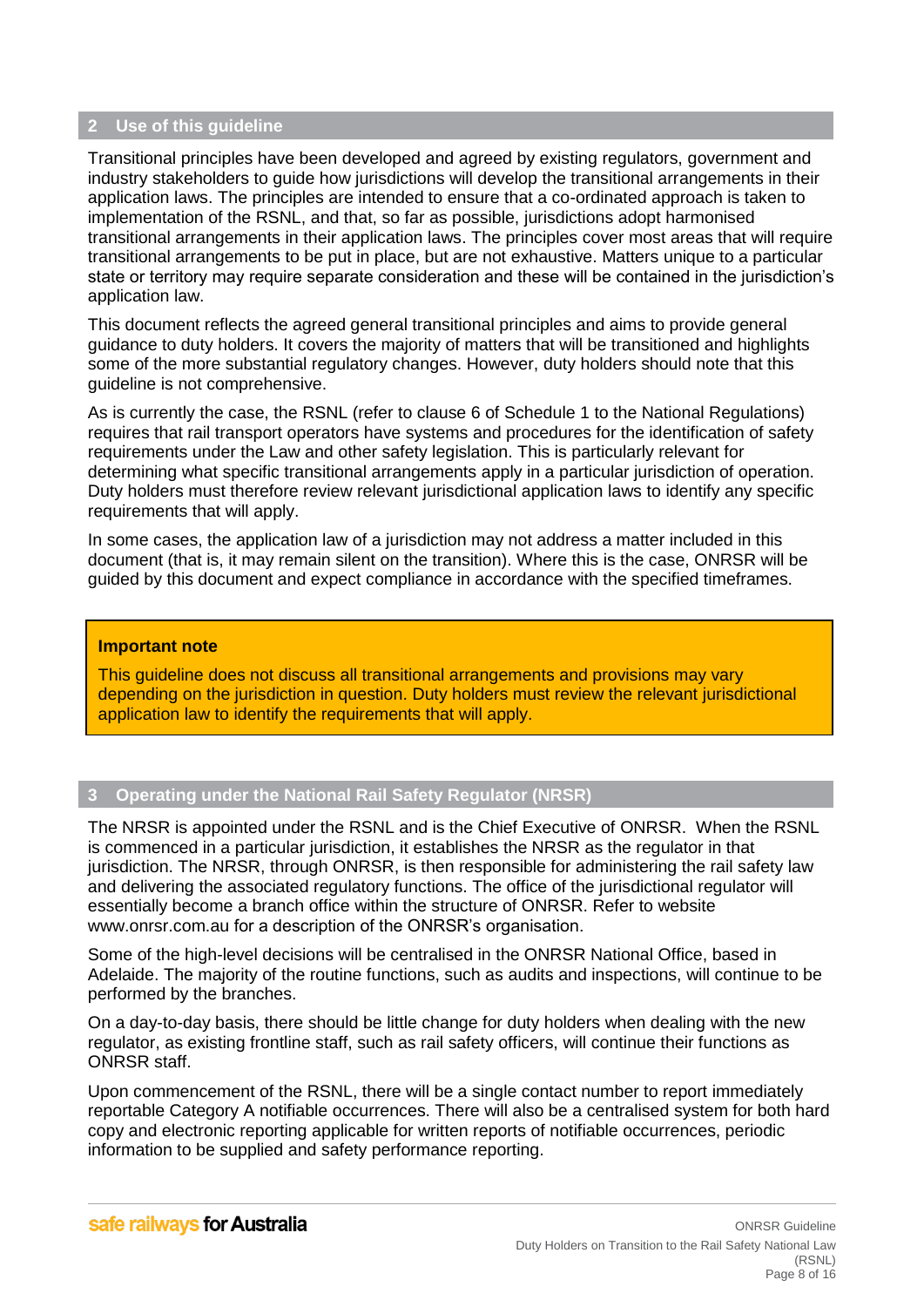If duty holders have any queries or wish to submit applications they should, in first instance, contact ONRSR.

Contact details will be available on website [www.onrsr.com.au](http://www.onrsr.com.au/)

#### <span id="page-8-0"></span>**4 Identification of legislative requirements**

Rail transport operators must identify any new or substantially modified safety requirements under the RSNL, including determining any specific transitional arrangements that may apply in a particular jurisdiction of operation.

For the most part, the requirements of the RSNL are not substantially different from the requirements of existing rail safety laws. Even where there are changes in the wording or more detail in the requirements, duty holders may find that they are already complying with the new legislation.

Guidance and policy documents have been produced to assist duty holders in understanding their legislative obligations under the RSNL, are available from [www.onrsr.com.au.](http://www.onrsr.com.au/)

Rail transport operators should take the following steps when assessing the need for change:

- Identify changes to their legislative obligations;
- Review relevant sections of their safety management systems to assess whether they already comply with the requirements of the RSNL;
- If there are new or substantially modified requirements, plan, develop and implement a change management process such that compliance with the RSNL is gradually achieved throughout the transitional periods referred to in the document.

The transition periods referred to in this document are to be taken as the maximum time allowed. A stated transition period does not prevent a rail transport operator from complying with the requirements of the RSNL prior to expiry of the allowed transitional period and rail transport operators are encouraged to do so, particularly where the changes are minor.

ONRSR is responsible for oversight of rail transport operators' safety management systems and transition during the transitional periods following commencement of the RSNL. During the transitional periods, ONRSR will actively be looking for change management processes to be planned and implemented.

ONRSR will work with duty holders during this time to ensure that the transition is achieved. Penalties may be imposed if duty holders do not comply by the end of the transitional periods, so it is important that rail transport operators contact ONRSR if they face difficulties in transitioning.

#### <span id="page-8-1"></span>**5 General safety duties**

There will be no transitional periods associated with the 'general safety duties'.

The general safety duties under existing rail safety laws will cease to apply on commencement of the RSNL. The equivalent duties in the RSNL (refer to Part 3, Division 3 of the RSNL) will be applicable immediately.

There are some duties that may be new, for example, the duty of persons loading or unloading freight (section 54 of the RSNL). However, despite some minor changes, no 'grace period' is required because all duties under the RSNL, including any new or substantially modified duties, can be considered to express duties already covered by existing rail safety laws, work health and safety legislation or the safety expectations of the Australian community.

Duty holders should review the requirements of Part 3, Division 3 of the RSNL to be clear, however, duty holders would most likely already be complying with the duties.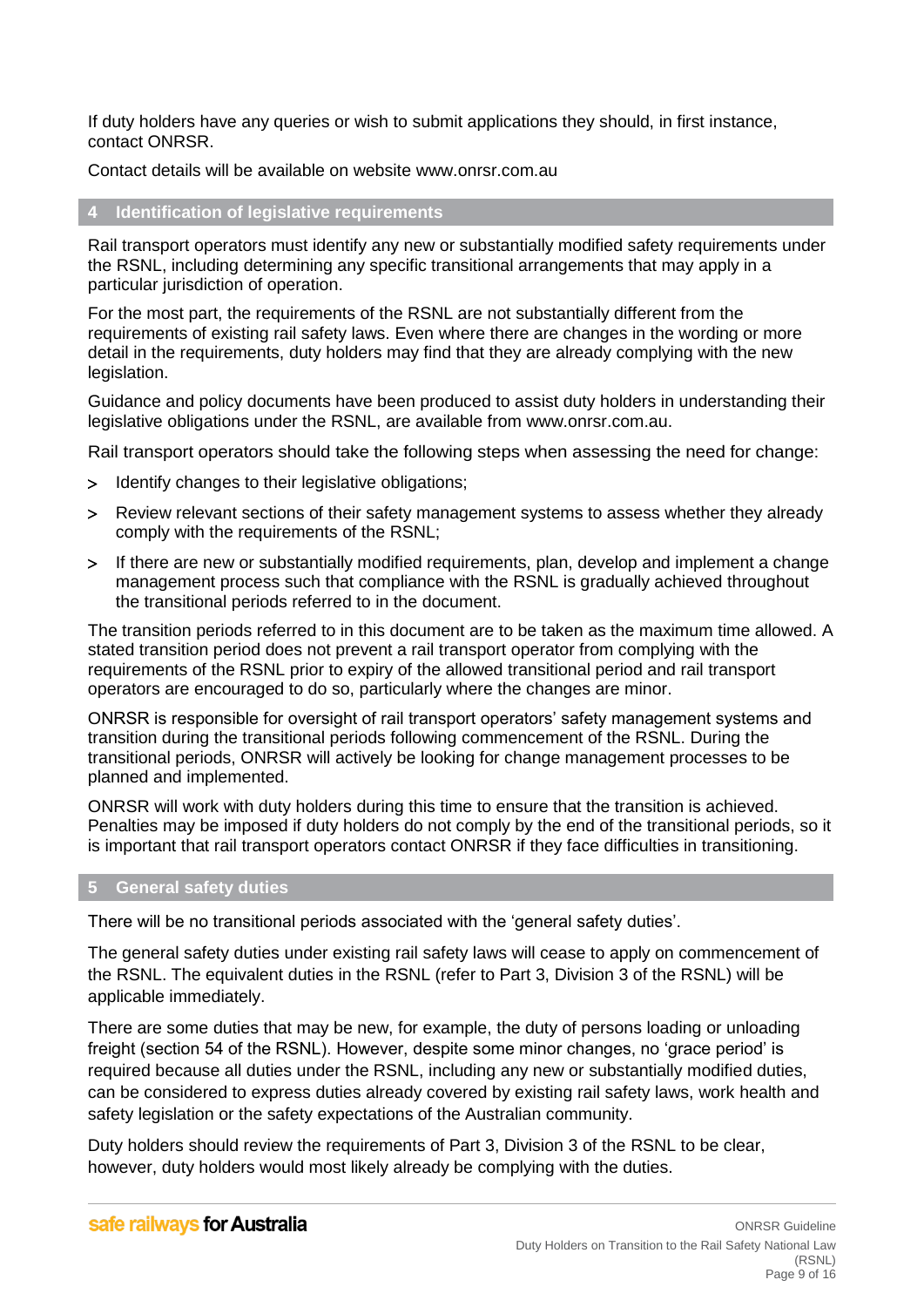## <span id="page-9-0"></span>**6 Accreditation**

Most rail transport operators that required accreditation under existing rail safety laws will still require accreditation under the RSNL. Similarly, there will be few rail transport operators that will need to be accredited where they previously did not require it. Nonetheless, there are some changes and transitional arrangements have been provided for where this may be the case.

Rail transport operators should review the following parts of the law to understand their accreditation requirements:

- Section 7 (Railways to which this Law does not apply);
- > Regulation 7 (Act to apply or not to apply in certain cases):
- Division 4 of Part 3 (Accreditation);
- Division 5 of Part 3 (Registration of rail infrastructure managers of private sidings).

Guidance in relation to accreditation is also available on websit[ewww.onrsr.com.au](http://www.onrsr.com.au/)

# <span id="page-9-1"></span>**6.1 Existing accreditations continued**

There is no requirement for re-accreditation when the RSNL comes into force. An accreditation issued under existing rail safety laws will be taken as an accreditation issued under the RSNL upon commencement of the RSNL (unless there is no requirement to hold an accreditation under the RSNL). The accreditation will be subject to the same conditions and restrictions.

When an operator holds an accreditation in more than one jurisdiction, the operator will, under the RSNL, hold one accreditation. However, the scope and nature of the railway operations, and associated conditions and restrictions applied by each jurisdiction in which it holds an existing accreditation, will continue to apply within that jurisdiction. It is intended that over time the Regulator will consolidate the permissions and conditions and restrictions of accreditation so that the multiple jurisdictionally-issued notices of accreditation are replaced by a single notice of accreditation.

An accreditation that, upon commencement of the RSNL, was suspended or cancelled under existing rail safety laws is taken to have been suspended or cancelled under the RSNL. If a period of time relates to the suspension or cancellation, this period is to continue as if stated under the RSNL.

The effect of the above is that there is no change in practice to a rail transport operator's existing accreditation as a result of the RSNL.

# <span id="page-9-2"></span>**6.2 Newly-required accreditation under the RSNL**

There may be some rail transport operators that did not require accreditation under existing rail safety laws (or were provided exemption from accreditation), that will require accreditation under the RSNL. These operators will be provided with a period of up to 3 years to seek accreditation or exemption under the RSNL and achieve the necessary level of compliance. This includes those rail transport operators that were previously deemed to be private sidings under existing rail safety laws, which require accreditation under the RSNL.

# <span id="page-9-3"></span>**6.3 Accreditation not required under the RSNL**

If a rail transport operator was required to be accredited under existing rail safety laws, but is not required to be accredited under the RSNL, no provisions of the existing rail safety laws relating to accredited parties will continue to apply upon commencement of the RSNL (unless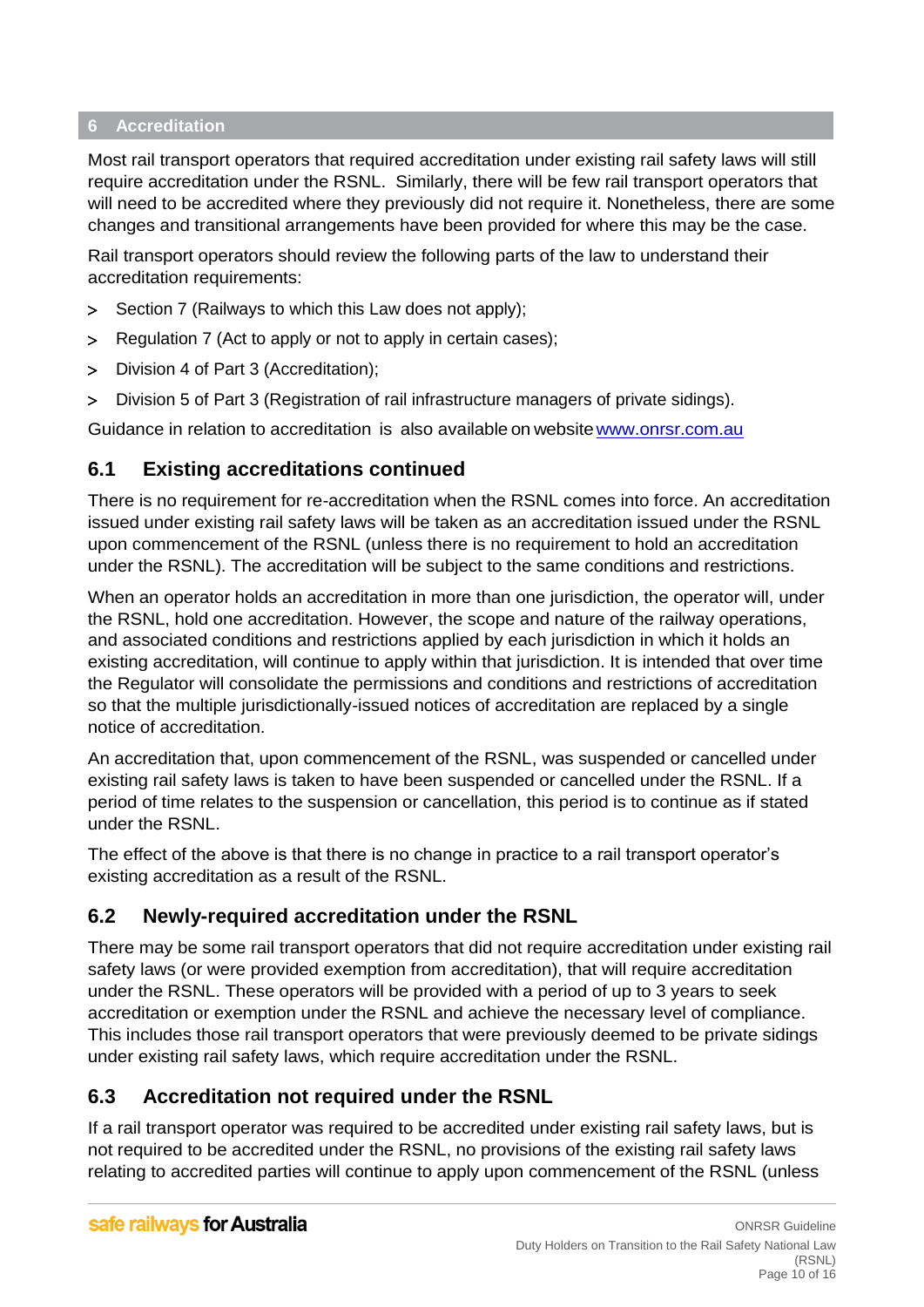the operator is a rail infrastructure manager of a private siding). Such accreditations are automatically to be taken to have been surrendered.

#### <span id="page-10-0"></span>**7 Exemptions**

Exemptions refer to situations where rail transport operators are not required to comply with certain provisions of the law, while still being accredited. Exemptions that were granted under existing rail safety laws, which relate to matters for which there is an equivalent provision in the RSNL (with exemption allowed), will be recognised for up to 2 years after the commencement of the RSNL.

If the existing exemption was subject to a time limit that expires before the expiry of the 2 year transitional period mentioned above, the existing time limit will continue to apply

(i.e. the exemption will expire before the 2 year maximum).

Before the expiry of the 2 year period, rail transport operators must either seek an exemption under the RSNL or comply with the requirements of the RSNL in full (with respect to the matter for which an existing exemption applies).

#### <span id="page-10-1"></span>**8 Private sidings**

What is and what is not a private siding is defined in the RSNL (refer to section 4 of the RSNL). Guidance is available in the ONRSR Policy: Private Siding Registration available on website [www.onrsr.com.au](http://www.onrsr.com.au/)

In general, under existing rail safety laws, private sidings have an exemption from accreditation, requiring a registration process in its place. Each physical siding is currently registered. However, under the RSNL it is the rail infrastructure manager of the private siding that is required to be registered. What this means is that, if a rail infrastructure manager owned multiple sidings, only one registration would be required under the RSNL.

An application for registration that was refused under existing rail safety laws may be resubmitted under the RSNL to ONRSR.

The following process is proposed to transition registrations under existing rail safety laws to registrations under the RSNL.

## <span id="page-10-2"></span>**8.1 Transfer of registration from physical siding to rail infrastructure manager**

In order to transfer the registrations from the physical siding to the rail infrastructure manager of the private siding, the following will occur:

- Upon commencement of the RSNL, the registration of a private siding under existing rail safety laws will be transferred to the party identified as the rail infrastructure manager on the current jurisdictional register. Registration will be taken as issued under the RSNL, maintaining any conditions and restrictions stated on the registration;
- A period of 2 years is to be provided to allow rail infrastructure managers to comply with any additional or substantially modified requirements (other than duties) that will be introduced by the RSNL;
- No 'grace period' will be provided for after commencement of the RSNL with respect to duties.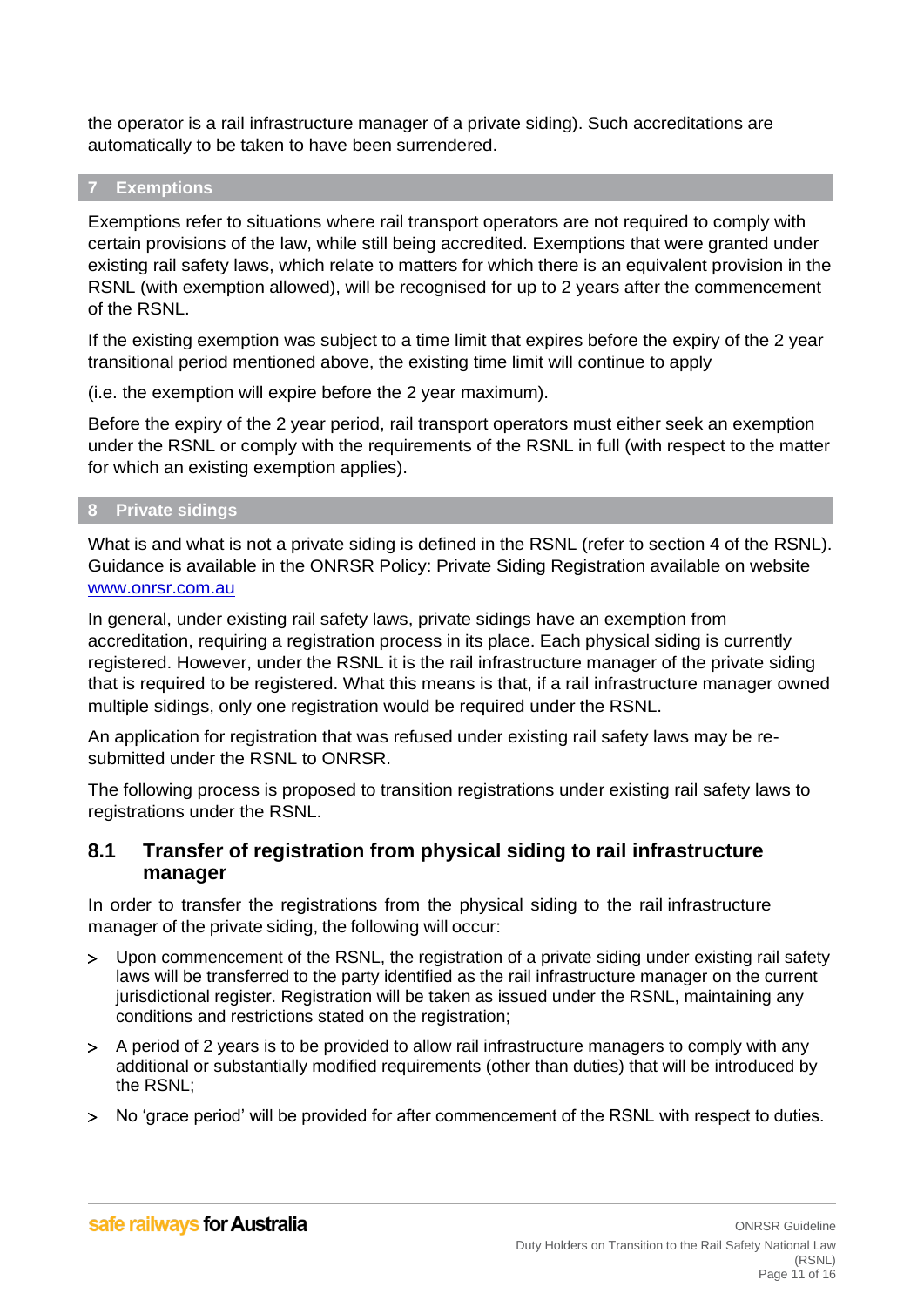# <span id="page-11-0"></span>**8.2 Newly-required registrations under the RSNL**

Rail infrastructure managers of private sidings that newly require registration under the RSNL will be provided with a period of up to 3 years to seek registration or exemption.

## <span id="page-11-1"></span>**9 Applications in progress, reviews and appeals**

At the time of commencement of the RSNL, there may be applications in progress; made by a rail transport operator, but not yet decided by the jurisdictional regulator. Applications could relate to accreditation, registration, variation, exemption or surrender. These applications will be determined by ONRSR in accordance with the RSNL even though the application was made under existing rail safety laws.

The relevant period for the determination of an application is to be taken from the date of application, even if that date precedes the commencement of the RSNL. For example, if a rail transport operator's application for variation of accreditation was made 1 month prior to commencement of the RSNL, the application must be determined by ONRSR within 5 months following commencement of the RSNL (subject to the provisions of section 69(5)(b) and (c) of the RSNL).

Applications submitted after the commencement of RSNL are to be determined in accordance with the RSNL, including variations to existing accreditations.

# <span id="page-11-2"></span>**9.1 Reviews and appeals**

Review and appeal provisions under existing rail safety laws will continue to apply to reviewable decisions made before commencement of the RSNL.

If a decision was reviewable under existing rail safety laws, the application was made under existing rail safety laws but determined after commencement of the RSNL (in accordance with the RSNL), then the applicant may apply under the RSNL for a review (subject to the expiry of the relevant period).

## <span id="page-11-3"></span>**10 Safety management system**

Some of the requirements for safety management systems may be different when comparing existing rail safety laws and the RSNL (refer to section 99). The magnitude of that variation differs between jurisdictions. Rail transport operators should review their systems to determine whether they already meet the requirements of the RSNL.

Transitional periods will apply to any new or substantially modified requirements for safety management systems. Rail transport operators already accredited under existing rail safety laws will be provided with a period of 2 years from the commencement of the RSNL to achieve compliance or seek exemption from the requirement.

Compliance obligations may have changed with respect to the following areas in particular:

- > Health and fitness management program (section 114 of the RSNL)
- Drug and alcohol management program (section 115 of the RSNL)
- Fatigue risk management program (section 116 of the RSNL)

Rail transport operators are encouraged to refer to the *ONRSR Guideline: Safety Management System*, available on website [www.onrsr.com.au](http://www.onrsr.com.au/) for further guidance.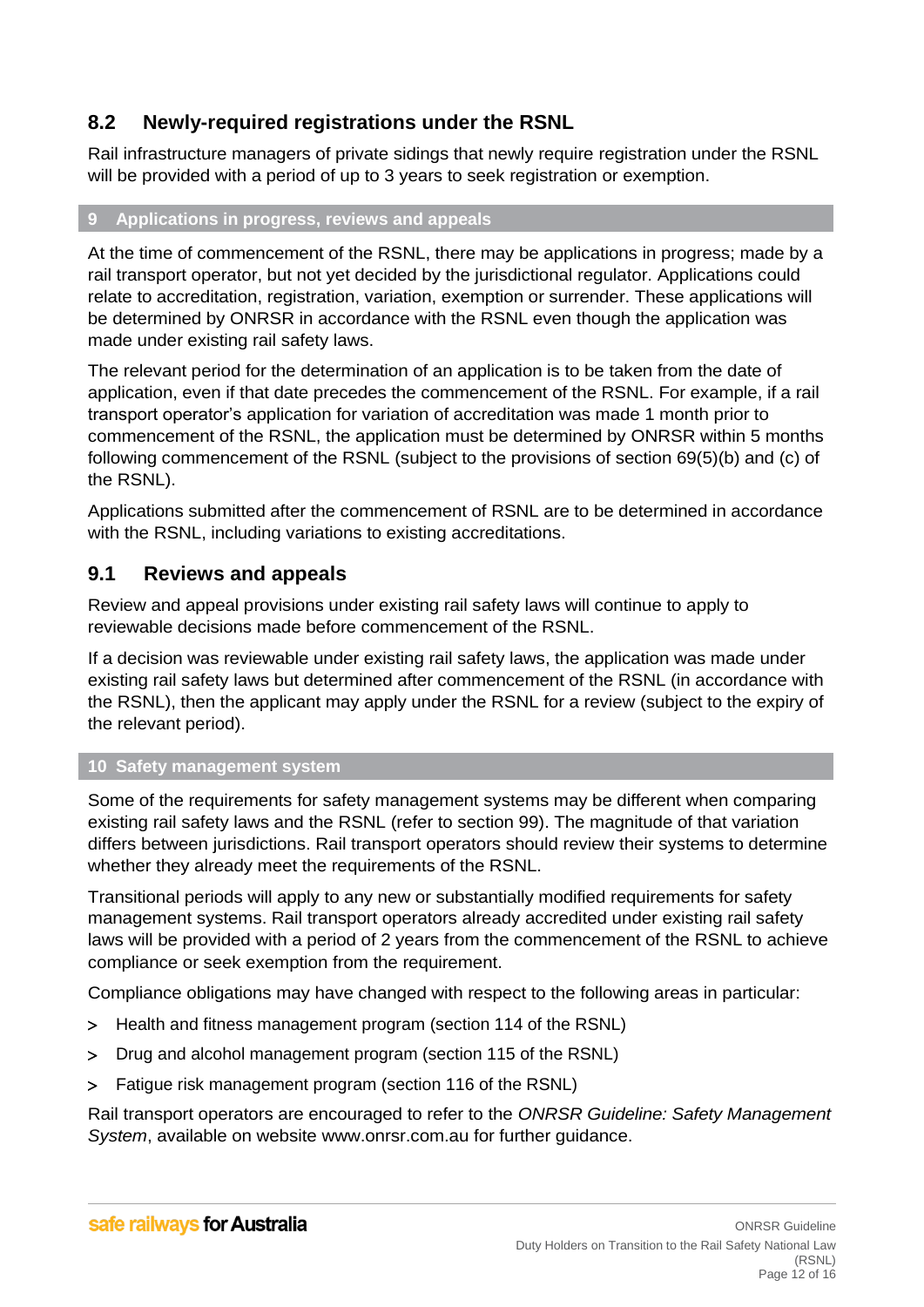#### <span id="page-12-0"></span>**11 Relevant legislation**

The requirements for interface agreements are relatively consistent across jurisdictions and between the RSNL (refer to Subdivision 2 of Division 6 of Part 3 of the RSNL).

An interface agreement negotiated under existing rail safety laws will be recognised as an interface agreement under the RSNL. Negotiations already underway between parties to reach an interface agreement are to continue and will be subject to the provisions of the RSNL.

#### <span id="page-12-1"></span>**12 Assessment of rail safety worker competence**

Rail transport operators already accredited under existing rail safety laws will be provided with a period of 2 years from the commencement of the RSNL to achieve compliance with the assessment of competence requirements (section 117 of the RSNL).

This period only applies where the requirement is substantially modified from the equivalent provision under existing rail safety laws, in particular, with respect to the requirement to assess competence in accordance with the Australian Qualifications Framework (AQF).

If the requirement to assess competence in accordance with the AQF (as per section 117 of the RSNL) is consistent with the equivalent requirement in an existing rail safety law, no transition period will be provided.

## <span id="page-12-2"></span>**13 Identification of rail safety workers**

Identification requirements for rail safety workers under the RSNL (section 118) are considered to be consistent with equivalent requirements under existing rail safety laws. Rail transport operators complying with existing rail safety laws should therefore comply with the requirements of the RSNL.

As such, no grace period will be provided for after commencement of the RSNL for the identification requirements for rail safety workers, as defined under existing rail safety laws. Identification documents for rail safety workers will be recognised under the RSNL with no need for reissue.

#### <span id="page-12-3"></span>**14 Relevant legislation**

A notifiable occurrence report made under the existing rail safety laws (for an occurrence that happened prior to commencement of the RSNL) will be taken as an acceptable notifiable occurrence report under the RSNL.

However, from the commencement of the RSNL, the notifiable occurrence and operator investigation requirements of the RSNL (Part 3, Division 8 of the RSNL) will apply and there will be no transitional period.

The provisions of the RSNL will apply immediately to any operator investigation or inquiry of any notifiable occurrence, railway accident or railway incident that commenced under existing rail safety laws. Anything done or required to be done under existing rail safety laws in connection with any such inquiry or investigation will be subject to the RSNL from its commencement.

#### <span id="page-12-4"></span>**15 Safety performance reporting and periodic information to be supplied**

The RSNL specifies the requirements for annual safety performance reporting (section103) and monthly periodic information to be supplied (regulation 39). The RSNL contains flexibility for rail transport operators to negotiate alternative arrangements.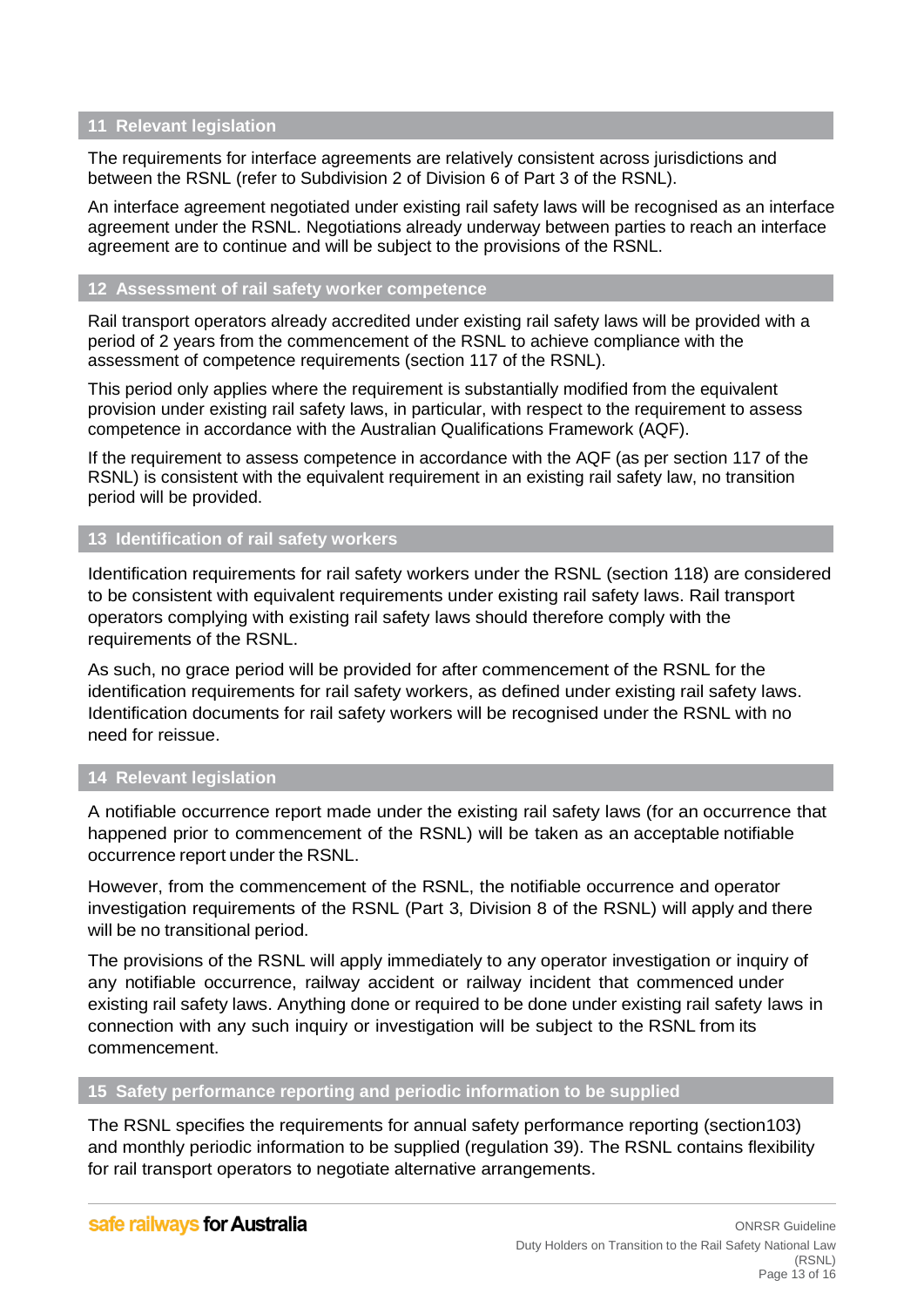It is understood that rail transport operators may have negotiated arrangements under existing rail safety laws for the equivalent requirements. For example, some rail transport operators may be required to submit the equivalent data for monthly periodic information on a quarterly basis under existing arrangements. These already-negotiated periods will be honoured by ONRSR.

#### <span id="page-13-0"></span>**16 Compliance and enforcement**

When the RSNL commences, there may be investigations or prosecutions underway by rail safety regulators and there may be notices, directions or requests still current. The following outlines how these will be treated following commencement of the RSNL.

# <span id="page-13-1"></span>**16.1 Alleged breaches of existing rail safety laws**

As a general rule, the applicable compliance and enforcement provisions will be those contained in the law applicable at the time of the alleged breach.

What this means is that, if an offence occurred while an existing rail safety law was in place (even if an investigation into it by the Regulator first started after commencement of the RSNL), any prosecution would be taken under existing rail safety law. Likewise, if an offence occurred when the RSNL was in place, any legal action would be taken under the RSNL.

It follows that any legal proceedings underway or warrants will be governed by the laws that the prosecutions were brought under. For example, if a proceeding is brought under an existing rail safety law, the proceeding will continue under that law even after commencement of the RSNL.

The RSNL may contain new offences and it should be noted that these only apply from the date of commencement for the RSNL. So, if the RSNL makes an act or omission an offence, the act of omission is only an offence if committed after the RSNL commences.

# <span id="page-13-2"></span>**16.2 Notices, directions and requests from regulators**

If they were in force at the time the RSNL commenced, the following will continue to apply:

- Improvement notices, prohibition notices and non-disturbance notices (including any directions stated in such notices);
- Directions, notices and requests to supply information by rail safety regulators or authorised/appointed persons of regulators (for example, a rail safety officer);
- Enforceable undertakings made and remedial actions taken.
- These actions will be recognised under the RSNL and will continue to have force and effect as if they were issued under the RSNL.

#### <span id="page-13-3"></span>**17 Fees**

A rail transport operator that has paid fees for a given specified period under existing rail safety laws will be considered to have paid the required fee for that period under the RSNL. A rail transport operator will not be eligible for reimbursement if the fees under the RSNL are of a greater or lesser amount respectively during that period.

The provisions of existing rail safety laws will continue to apply to a notice that has been provided to a rail transport operator requiring payment of an amount, by a given date, even if that date is after commencement of the RSNL, until the notice is addressed.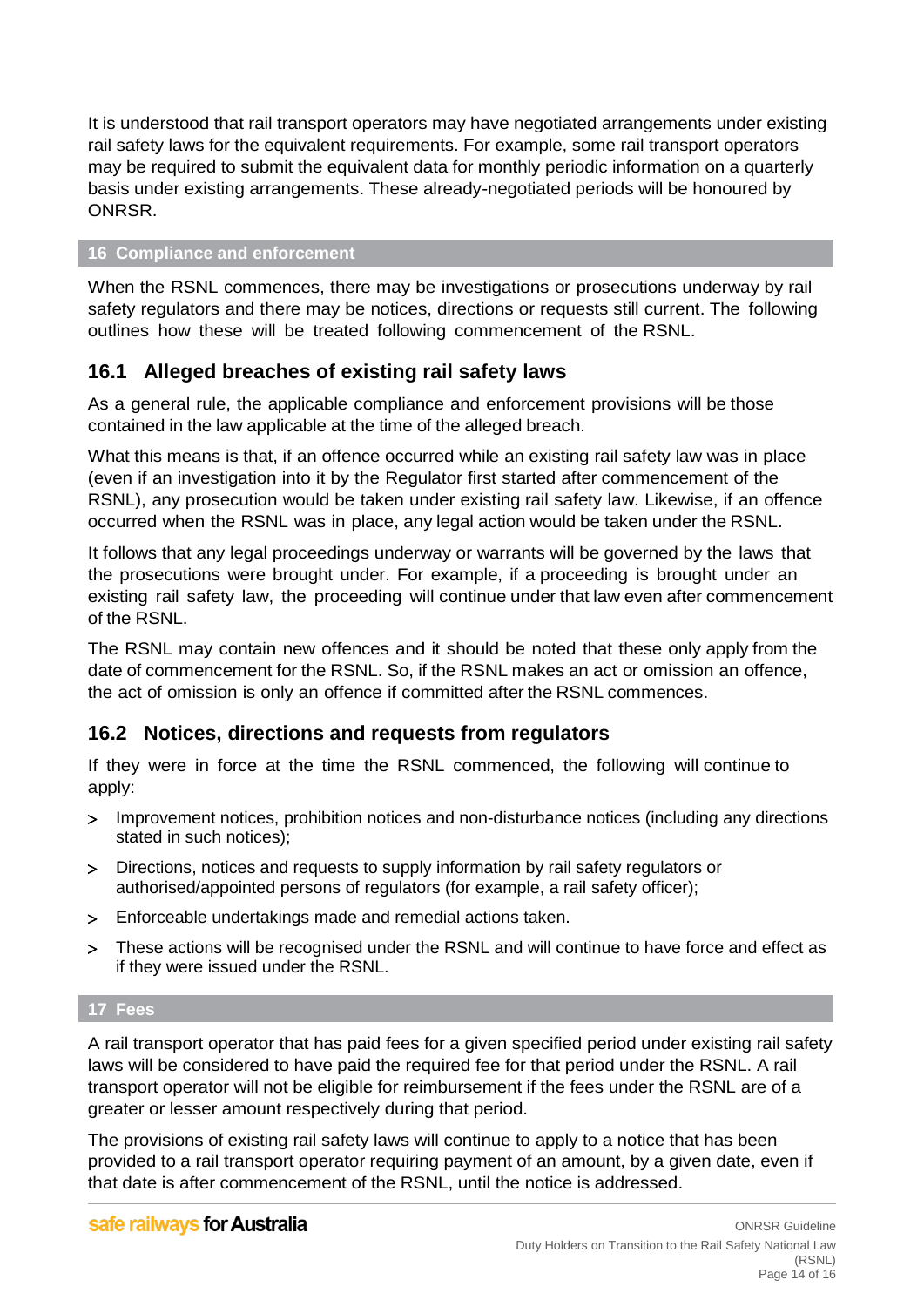Rail transport operators are encouraged to refer to the *ONRSR Fees Policy*, available on website [www.onrsr.com.au](http://www.onrsr.com.au/) for further information.

#### <span id="page-14-0"></span>**18 Ongoing transitional periods**

It is recognised that some jurisdictions are still transitioning duty holders to the requirements of existing rail safety laws from those laws that preceded them.

Where the provision in an existing rail safety law is consistent with the equivalent provision in the RSNL, the transition period provided for by the existing rail safety law for that provision will be preserved.

Where the provision in an existing rail safety law is inconsistent with the equivalent provision in the RSNL, the transition period provided for by the existing rail safety law for that provision will lapse and the transition period provided for in this document will apply.

#### <span id="page-14-1"></span>**19 Amendment of transitional periods**

Transitional periods stated in this document are the maximum times allowed and may be reduced by agreement with ONRSR.

Transitional periods stated in this document may be extended in extenuating circumstances faced by either the NRSR or duty holder, by agreement with the NRSR.

#### <span id="page-14-2"></span>**20 Summary**

The key matters and transitional arrangements addressed in this document can be summarised as follows:

- This guideline does not discuss all transitional arrangements and provisions may vary depending on the jurisdiction in question;
- Existing rail safety legislation in each jurisdiction will cease to apply on commencement of the RSNL but the transition legislation in each jurisdiction may preserve the operation of specified parts of the existing rail safety laws;
- Rail transport operators must identify any new or substantially modified safety requirements under the RSNL, including determining any specific transitional arrangements that may apply in a particular jurisdiction of operation;
- Guidance and policy documents have been produced to assist duty holders in understanding their legislative obligations under the RSNL, and are available on website [www.onrsr.com.au;](http://www.onrsr.com.au/)
- For the most part, the requirements of the RSNL are not substantially different from the requirements of existing rail safety laws. Even where there are changes in the wording or more detail in the requirements, duty holders may find that they are already complying with the new legislation. Duty holders should review their systems and initiate a change management process if required;
- The provided transitional periods are the maximum times allowed and duty holders are encouraged to comply before the expiry of the period;
- General safety duties under the RSNL will apply immediately upon commencement of the RSNL;
- An accreditation issued under existing rail safety laws will be taken as accreditation issued under the RSNL, meaning that there will be no re-accreditation;
- Exemptions from certain provisions granted under existing rail safety laws will be recognised for up to 2 years after the commencement of the RSNL, within which time the rail transport